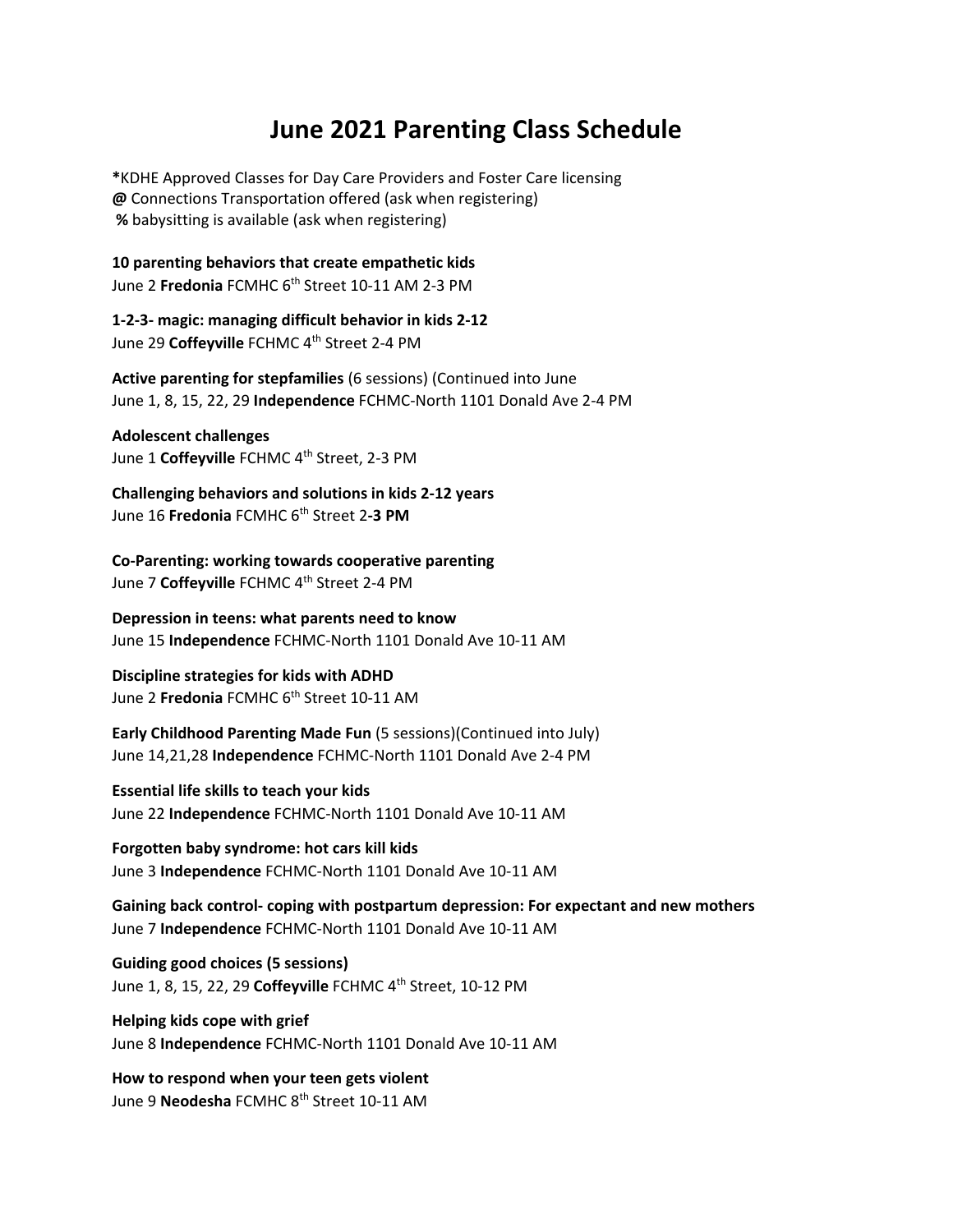**Kids and vaping: what parents need to know** June 9 Coffeyville FCHMC 4<sup>th</sup> Street 1-2 PM

**Let's talk the talk‐ Discussing risky behavior with your kids** June 22 Coffeyville FCHMC 4<sup>th</sup> Street 2-4 PM

**Love and Logic: Adults supporting youth with challenging pasts** (6 sessions) Continued into July June 10, 17, 24 Coffeyville FCHMC 4<sup>th</sup> Street 2-4 PM

**Loving discipline for kids**  June 8 **Coffeyville** FCHMC 4th Street 2‐4 PM

**Managing emotional mayhem (5 sessions) (Continued into July)** June 9,16,23 Coffeyville FCHMC 4<sup>th</sup> Street 10-11 AM

**Neglect matters: a guide for parents** June 24 **Cowley** FCHMC‐22214 D Street, Strother Field, 10‐11 AM

**Our emotional wellbeing, and how it affects our kids** June 7 **Independence** FCHMC‐North 1101 Donald Ave 2‐3 PM

**Painless parenting for the preschool years**  June 3 **Independence** FCHMC‐North 1101 Donald Ave 2‐4 PM

**Parent education support group** June 4,11,18,25 **Independence** FCHMC‐North 1101 Donald Ave 10‐11 June 15 Coffeyville FCHMC 4<sup>th</sup> Street 2-3 PM

**Parenting doesn't have to be rocket science** June 16 **Fredonia** FCMHC 6th Street 10‐11 AM

**Parenting kids with anxiety disorders** June 10 **Independence** FCHMC‐North 1101 Donald Ave 2‐3 PM

**Parenting kids with oppositional defiant disorder** June 23 **Neodesha** FCMHC 8<sup>th</sup> Street 2-3 pm

**Parenting the Love and Logic Way** (6 sessions) (Continued into July) June 10,17,24 **Coffeyville** FCHMC 4th Street 10‐12 PM

**Positive solutions for families (Continued from May)** June 7 Coffeyville FCHMC 4<sup>th</sup> Street 10-12 PM

**Prenatal health and nutrition For expectant mothers** June 17 **Independence** FCHMC‐North 1101 Donald Ave 10‐11 AM

**Raising responsible children** June 14 Coffeyville FCHMC 4<sup>th</sup> Street 2-3 PM

**Real world parenting solutions** June 23 Coffeyville FCHMC 4<sup>th</sup> Street 1-3 PM